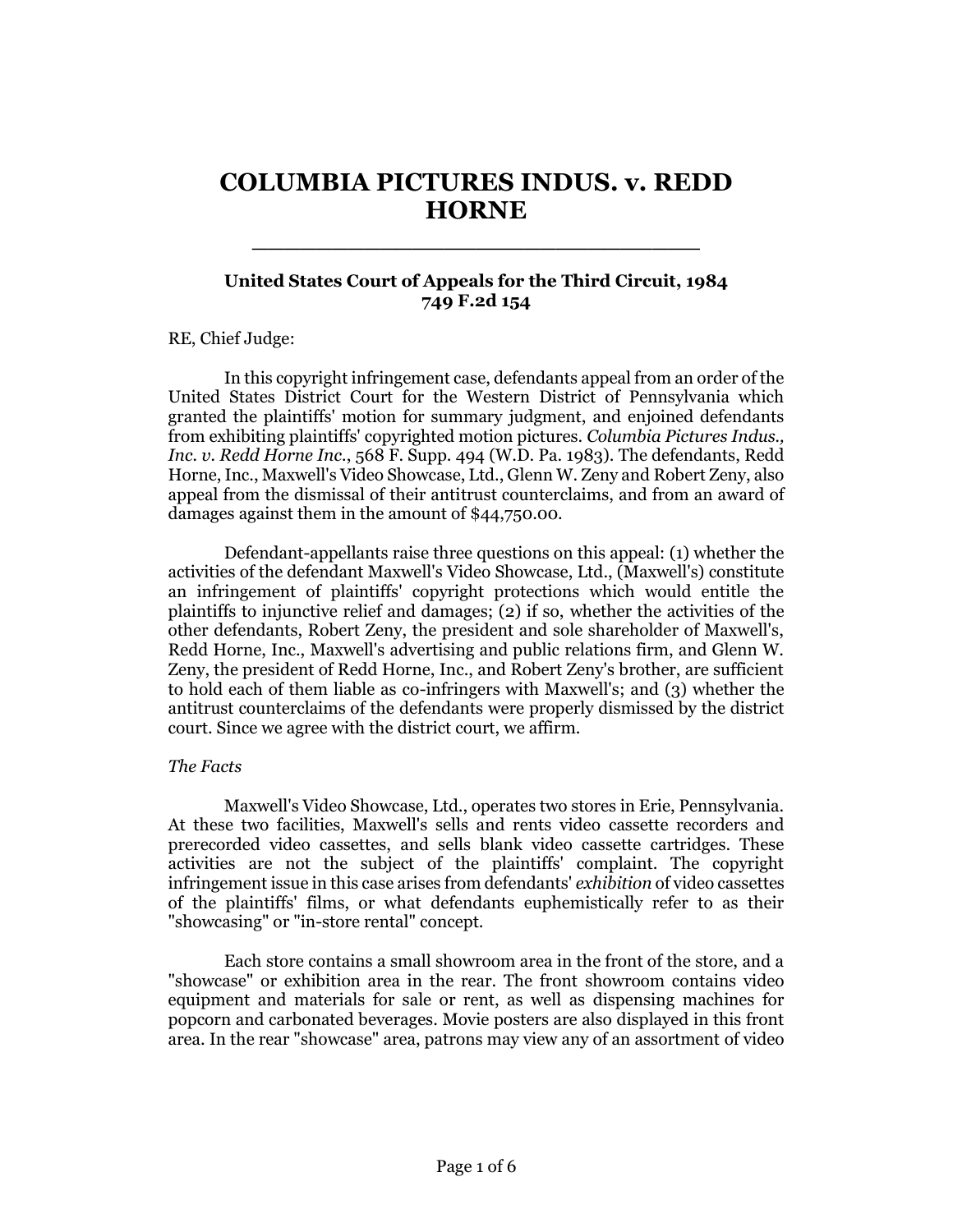cassettes in small, private booths with space for two to four people. There are a total of eighty-five booths in the two stores. Each booth or room is approximately four feet by six feet and is carpeted on the floor and walls. In the front there is a nineteen inch color television and an upholstered bench in the back.

The procedure followed by a patron wishing to utilize one of the viewing booths or rooms is the same at both facilities. The customer selects a film from a catalogue which contains the titles of available films. The fee charged by Maxwell's depends on the number of people in the viewing room, and the time of day. The price is \$5.00 for one or two people before 6 p.m., and \$6.00 for two people after 6 p.m. There is at all times a \$1.00 surcharge for the third and fourth person. The fee also entitles patrons to help themselves to popcorn and soft drinks before entering their assigned rooms. Closing the door of the viewing room activates a signal in the counter area at the front of the store. An employee of Maxwell's then places the cassette of the motion picture chosen by the viewer into one of the video cassette machines in the front of the store and the picture is transmitted to the patron's viewing room. The viewer may adjust the light in the room, as well as the volume, brightness, and color levels on the television set.

Access to each room is limited to the individuals who rent it as a group. Although no restriction is placed on the composition of a group, strangers are not grouped in order to fill a particular room to capacity. Maxwell's is open to any member of the public who wishes to utilize its facilities or services.

Maxwell's advertises on Erie radio stations and on the theatre pages of the local newspapers. Typically, each advertisement features one or more motion pictures, and emphasizes Maxwell's selection of films, low prices, and free refreshments. The advertisements do not state that these motion pictures are video cassette copies. At the entrance to the two Maxwell's facilities, there are also advertisements for individual films, which resemble movie posters.

### *Infringement of Plaintiffs' Copyright*

It may be stated at the outset that this is not a case of unauthorized taping or video cassette piracy. The defendants obtained the video cassette copies of plaintiffs' copyrighted motion pictures by purchasing them from either the plaintiffs or their authorized distributors. The sale or rental of these cassettes to individuals for home viewing is also not an issue. Plaintiffs do not contend that inhome use infringes their copyright.

The plaintiffs' complaint is based on their contention that the exhibition or showing of the video cassettes in the private booths on defendants' premises constitutes an unauthorized public performance in violation of plaintiffs' exclusive rights under the federal copyright laws.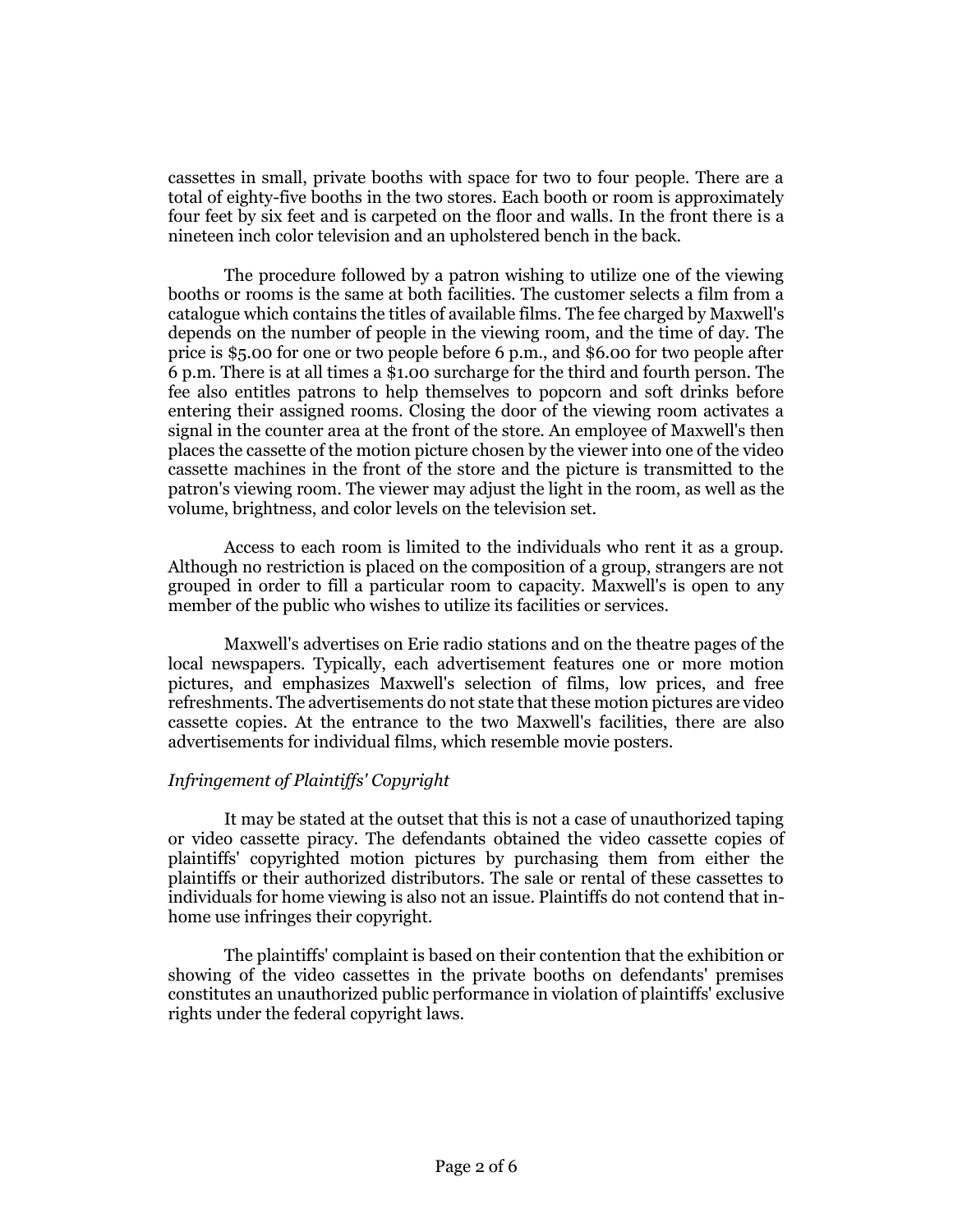It is acknowledged that it is the role of the Congress, not the courts, to formulate new principles of copyright law when the legislature has determined that technological innovations have made them necessary. *See, e.g., Sony Corp. v. Universal City Studios, Inc.*, 464 U.S. 417, 104 S. Ct. 774, 783, 78 L. Ed. 2d 574 (1984); *Teleprompter Corp. v. CBS*, 415 U.S. 394, 414, 39 L. Ed. 2d 415, 94 S. Ct. 1129 (1974). In the words of Justice Stevens, "Congress has the constitutional authority and the institutional ability to accommodate fully the varied permutations of competing interests that are inevitably implicated by such new technology." *Sony Corp., supra*, 104 S. Ct. at 783. A defendant, however, is not immune from liability for copyright infringement simply because the technologies are of recent origin or are being applied to innovative uses. Although this case involves a novel application of relatively recent technological developments, it can nonetheless be readily analyzed and resolved within the existing statutory framework.

Section 106 of the Copyright Act confers upon the copyright holder certain exclusive rights. This section provides:

Subject to sections 107 through 118, the owner of copyright under this title has the exclusive rights to do and to authorize any of the following:

(1) to reproduce the copyrighted work in copies or phonorecords;

(2) to prepare derivative works based upon the copyrighted work;

(3) to distribute copies or phonorecords of the copyrighted work to the public by sale or other transfer of ownership, or by rental, lease, or lending.

(4) in the case of literary, musical, dramatic, and choreographic works, pantomimes, and *motion pictures and other audiovisual works, to perform the copyrighted work publicly*; and

(5) in the case of literary, musical, dramatic, and choreographic works, pantomimes, and pictorial, graphic, or sculptural works, including the individual images of a motion picture or other audiovisual work, to display the copyrighted work publicly.17 U.S.C. § 106 (1982) (emphasis supplied).

It is undisputed that the defendants were licensed to exercise the right of distribution. *Id.* § 106(3). A copyright owner, however, may dispose of a copy of his work while retaining all underlying copyrights which are not expressly or impliedly disposed of with that copy. *Id.* § 202.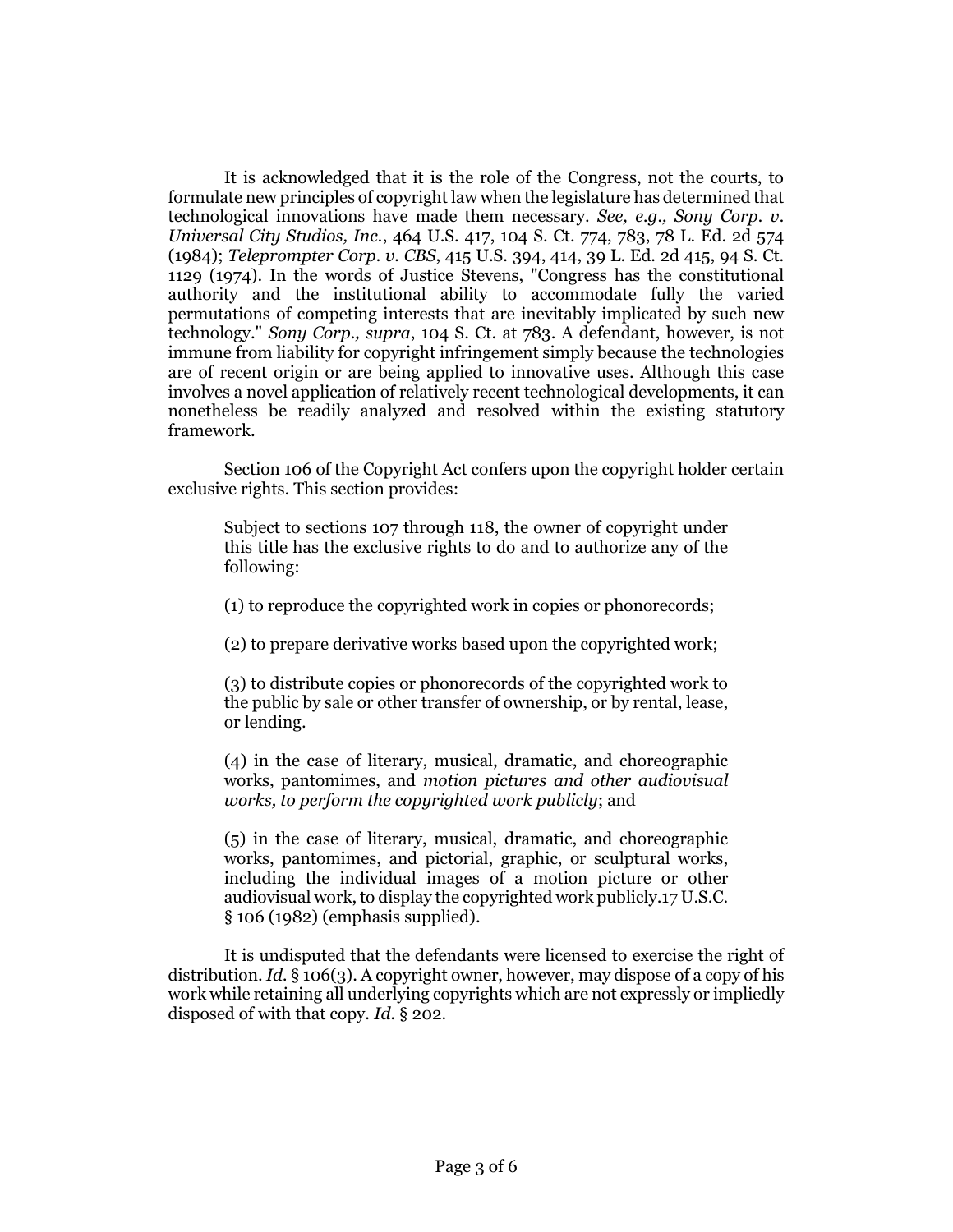Thus, it is clear that the plaintiffs have retained their interest in the other four enumerated rights. *See* M. Nimmer, 2 Nimmer on Copyright § 8.01[A], at 8- 11 to 8-12 (1983) (citing *Interstate Hotel Co. v. Remick Music Corp.*, 157 F.2d 744 (8th Cir. 1946)). Since the rights granted by section 106 are separate and distinct, and are severable from one another, the grant of one does not waive any of the other exclusive rights. Thus, plaintiffs' sales of video cassette copies of their copyrighted motion pictures did not result in a waiver of any of the other exclusive rights enumerated in section 106, such as the exclusive right to perform their motion pictures publicly. In essence, therefore, the fundamental question is whether the defendants' activities constitute a public performance of the plaintiffs' motion pictures. We agree with the conclusion of the district court that these activities constitute a public performance, and are an infringement.

"To perform a work means . . . in the case of a motion picture or other audiovisual work, to show its images in any sequence or to make the sounds accompanying it audible." 17 U.S.C. § 101 (1982). Clearly, playing a video cassette results in a sequential showing of a motion picture's images and in making the sounds accompanying it audible. Thus, Maxwell's activities constitute a performance under section 101.

The remaining question is whether these performances are public. Section 101 also states that to perform a work "publicly" means "to perform . . . it at a place open to the public or at any place where a substantial number of persons outside of a normal circle of a family and its social acquaintances is gathered." *Id.* The statute is written in the disjunctive, and thus two categories of places can satisfy the definition of "to perform a work publicly." The first category is self-evident; it is "a place open to the public." The second category, commonly referred to as a semi-public place, is determined by the size and composition of the audience.

The legislative history indicates that this second category was added to expand the concept of public performance by including those places that, although not open to the public at large, are accessible to a significant number of people. *See* H.R. Rep. No. 1476, 94th Cong., 2d Sess. 64, *reprinted in*, 1976 U.S. Code Cong. & Ad. News 5659, 5677-78 (hereinafter cited as *House Report*). Clearly, if a place is public, the size and composition of the audience are irrelevant. However, if the place is not public, the size and composition of the audience will be determinative.

We find it unnecessary to examine the second part of the statutory definition because we agree with the district court's conclusion that Maxwell's was open to the public. On the composition of the audience, the district court noted that "the showcasing operation is not distinguishable in any significant manner from the exhibition of films at a conventional movie theater." 568 F. Supp. at 500. Any member of the public can view a motion picture by paying the appropriate fee. The services provided by Maxwell's are essentially the same as a movie theatre, with the additional feature of privacy. The relevant "place" within the meaning of section 101 is each of Maxwell's two stores, not each individual booth within each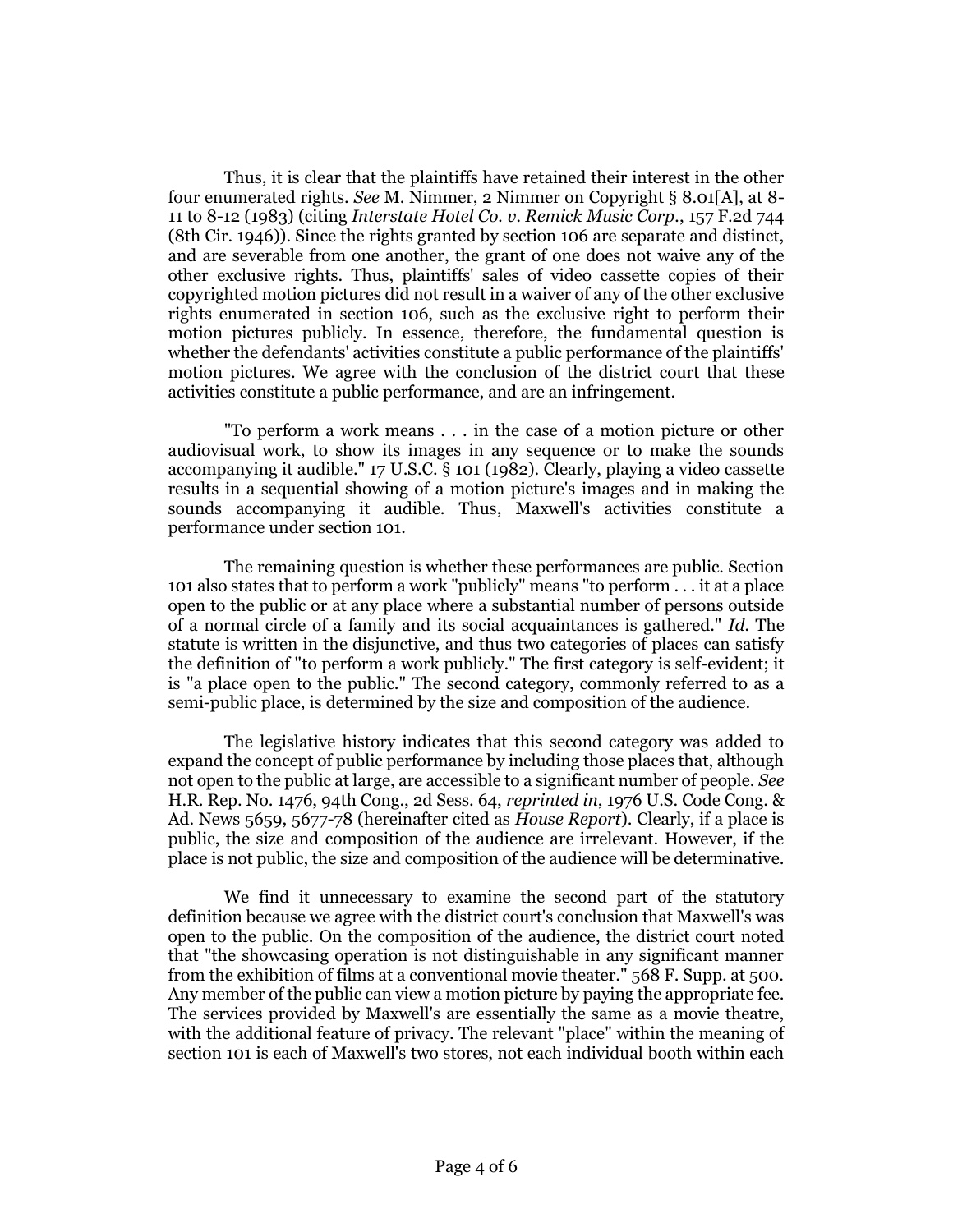store. Simply because the cassettes can be viewed in private does not mitigate the essential fact that Maxwell's is unquestionably open to the public.

The conclusion that Maxwell's activities constitute public performances is fully supported by subsection (2) of the statutory definition of public performance:

(2) to transmit or otherwise communicate a performance . . . of the work to a place specified by clause (1) or to the public, by means of any device or process, whether the members of the public capable of receiving the performance . . . receive it in the same place or in separate places and at the same time or at different times.

17 U.S.C. § 101 (1982). As explained in the House Report which accompanies the Copyright Revision Act of 1976, "a performance made available by transmission to the public at large is 'public' even though the recipients are not gathered in a single place. . . . The same principles apply whenever the potential recipients of the transmission represent a limited segment of the public, such as the occupants of hotel rooms. . . ." *House Report, supra*, at 64-65. Thus, the transmission of a performance to members of the public, even in private settings such as hotel rooms or Maxwell's viewing rooms, constitutes a public performance. As the statutory language and legislative history clearly indicate, the fact that members of the public view the performance at different times does not alter this legal consequence.

Professor Nimmer's examination of this definition is particularly pertinent: "*if the same copy* . . . of a given work is repeatedly played (*i.e.*, 'performed') by different members of the public, albeit at different times, this constitutes a 'public' performance." 2 M. Nimmer, § 8.14[C][3], at 8-142 (emphasis in original). Indeed, Professor Nimmer would seem to have envisaged Maxwell's when he wrote:

one may anticipate the possibility of theaters in which patrons occupy separate screening rooms, for greater privacy, and in order not to have to await a given hour for commencement of a given film. These too should obviously be regarded as public performances within the underlying rationale of the Copyright Act.

*Id.* at 8-142. Although Maxwell's has only one copy of each film, it shows each copy repeatedly to different members of the public. This constitutes a public performance.

#### *The First Sale Doctrine*

The defendants also contend that their activities are protected by the first sale doctrine. The first sale doctrine is codified in section 109(a) of Title 17. This section provides: